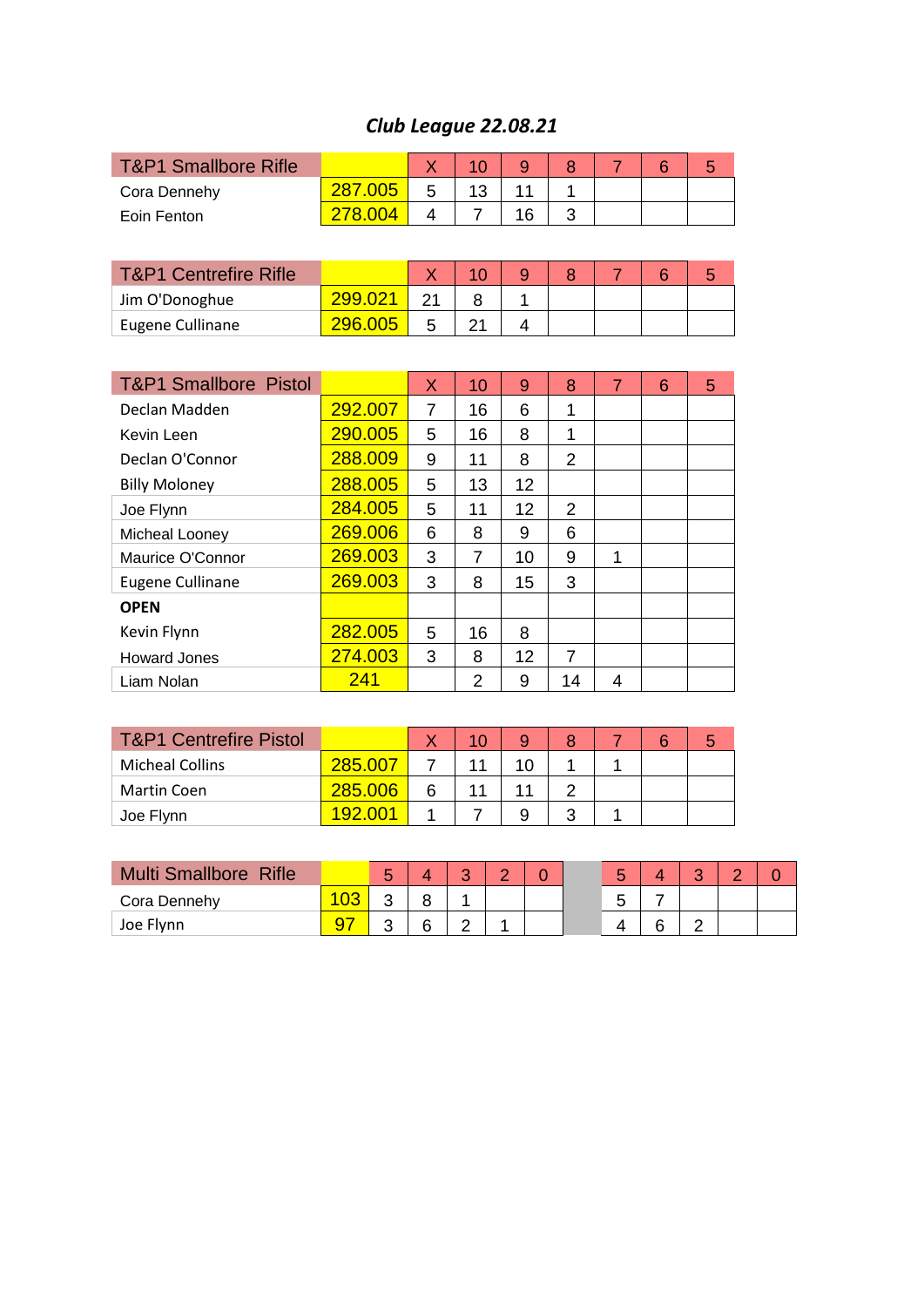| <b>Multi Smallbore Pistol</b> |                | 5 | 4              | 3              | $\overline{2}$ | $\Omega$ | 5              | 4              | 3 | $\overline{2}$ | $\overline{0}$ |  |
|-------------------------------|----------------|---|----------------|----------------|----------------|----------|----------------|----------------|---|----------------|----------------|--|
| Jim Walsh                     | 107            | 6 | 5              | 1              |                |          | 7              | 4              | 1 |                |                |  |
| Kevin Leen                    | 106            | 8 | $\overline{2}$ | $\overline{2}$ |                |          | 5              | 6              | 1 |                |                |  |
| Dermot O'Connor               | 99             | 7 |                | 4              |                |          | $\overline{2}$ | 8              | 2 |                |                |  |
| Micheal Looney                | 90             | 4 | 4              | $\overline{2}$ |                |          | 4              | 4              | 4 |                |                |  |
| Maurice O'Connor              | 90             | 9 | 5              | 7              | $\overline{2}$ |          |                |                |   |                |                |  |
| <b>Gerard Dineen</b>          | $\overline{0}$ |   |                |                |                |          |                |                |   |                |                |  |
| <b>OPEN</b>                   |                |   |                |                |                |          |                |                |   |                |                |  |
| Kevin Flynn                   | 111            | 8 | 3              | 4              |                |          | 8              | $\overline{4}$ |   |                |                |  |
| Liam Nolan                    | 104            | 6 | 3              | $\overline{2}$ |                |          | 7              | 4              | 1 |                |                |  |
| <b>Howard Jones</b>           | 98             | 4 | 3              | 5              |                |          | 6              | 4              | и | 1              |                |  |

| <b>Intrefire Rifle</b><br><b>Multi</b> |  | - | Æ      |  |  |  |  |  |
|----------------------------------------|--|---|--------|--|--|--|--|--|
| Eugene Cullinane                       |  |   | -<br>- |  |  |  |  |  |

| <b>Centrefire Pistol</b><br><b>Multi</b> |  |  |  |  |  |  |
|------------------------------------------|--|--|--|--|--|--|
| <b>Micheal Collins</b>                   |  |  |  |  |  |  |

| SBP 25m<br>Precision |                | X              | 10 | 9  | 8 | 7 | 6 | 5 | $\overline{4}$ | 3 | 2 | 1 |
|----------------------|----------------|----------------|----|----|---|---|---|---|----------------|---|---|---|
| Joe Flynn            | 245            |                | 5  | 12 | 4 | 5 |   | 4 |                |   |   |   |
| Declan Madden        | 242            |                | 5  | 9  | 9 | 3 | 3 |   | ٠              |   |   |   |
| Maurice O'Connor     | 230            | 1              | 6  | 6  | 3 | 7 | 3 | 3 | 1              |   |   |   |
|                      | $\overline{0}$ |                |    |    |   |   |   |   |                |   |   |   |
| <b>OPEN</b>          |                |                |    |    |   |   |   |   |                |   |   |   |
| Kevin Flynn          | 262            |                | 8  | 10 | 8 | 4 |   |   |                |   |   |   |
| Liam Nolan           | 249            | $\overline{2}$ | າ  | 11 | 8 | 4 | 3 |   |                |   |   |   |

| CFP 25m<br>Precision |         | v | <b>START</b><br>υ |   |        | ◠ |  | ◠ |  |
|----------------------|---------|---|-------------------|---|--------|---|--|---|--|
| Martin Coen          | 263.005 | 5 |                   | c | ິ<br>О |   |  |   |  |
| Ted O'Connor         |         |   |                   |   |        |   |  |   |  |

| <b>Rifle</b><br>Prone |     | 丷<br>. . | $\sim$<br>$\sim$ | $\sim$<br>◡<br>v | $\circ$         | - | <b>G</b> | 片<br>$\tilde{\phantom{a}}$ | ∼ | $\sim$<br>w | $\sim$ | × |     | $\sim$<br>. . | w | ົ           | $\overline{\phantom{a}}$ | $\sim$ | - | $\sim$ | $\sim$ |  |
|-----------------------|-----|----------|------------------|------------------|-----------------|---|----------|----------------------------|---|-------------|--------|---|-----|---------------|---|-------------|--------------------------|--------|---|--------|--------|--|
| Howard                |     |          |                  |                  |                 |   |          |                            |   |             |        |   |     |               |   |             |                          |        |   |        |        |  |
| Jones                 | 368 | G<br>ີ   | c                | $\sim$<br>◡<br>◡ | $\sqrt{2}$<br>∼ |   |          |                            |   |             |        |   | . . | -<br>-<br>ີ   |   | $\sim$<br>ີ |                          |        |   |        |        |  |